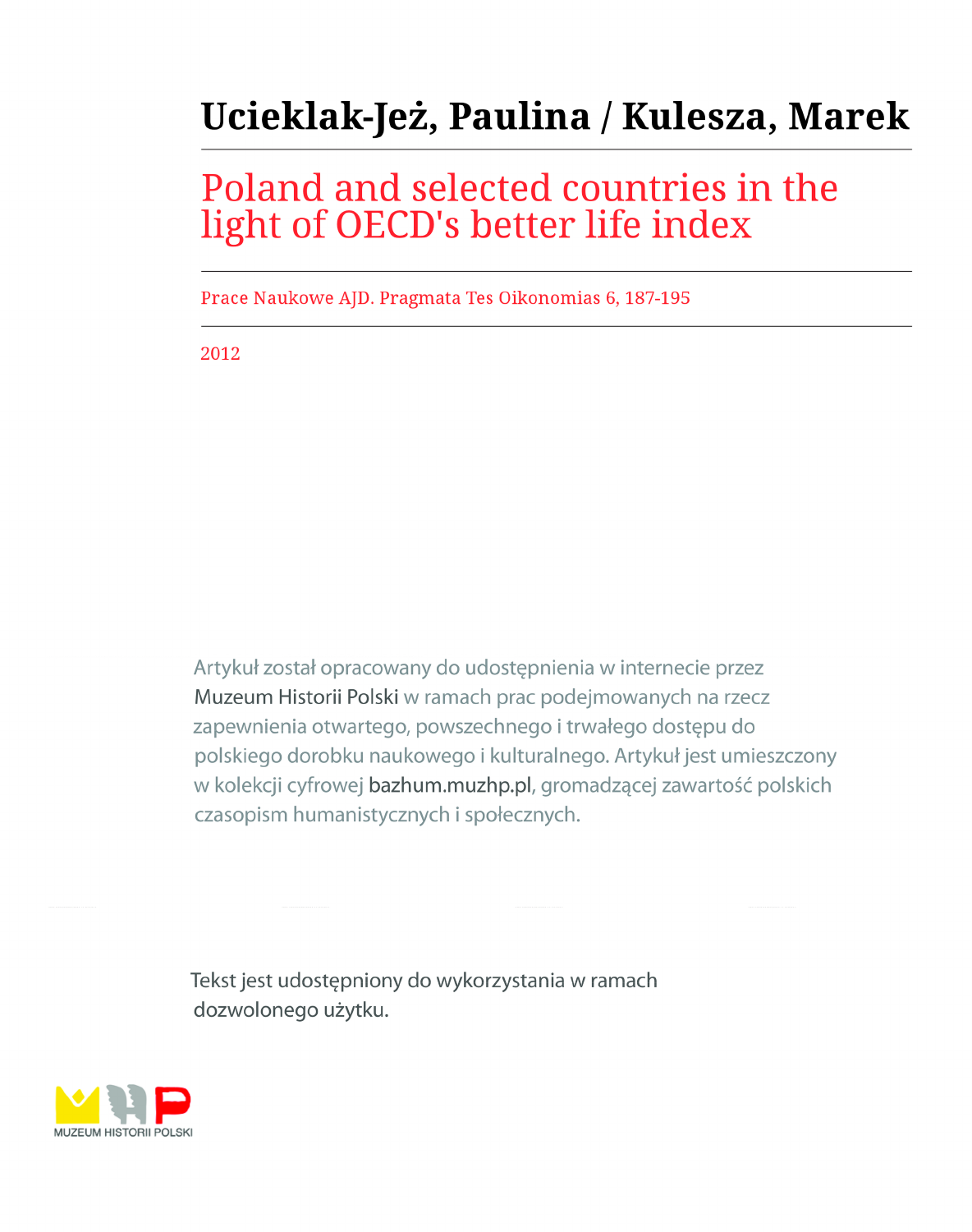#### PRACE NAUKOWE Akademii im. Jana Długosza w Częstochowie Pragmata tes Oikonomias 2012, z. VI

Marek KULESZA Akademia im. Jana Długosza w Częstochowa

Paulina UCIEKLAK-JEŻ Akademia im. Jana Długosza w Częstochowa

### **Poland and Selected Countries in the Light of OECD's Better Life Index**

**Summary:** Your Better Life index describes well-being in OECD countries and other major economies, by looking at people's material conditions and quality of life in eleven dimensions: income and wealth, jobs and earnings, housing conditions, health status, work and life balance, education and skills, social connections, civic engagement and governance, environmental quality, personal security and subjective well-being. In this presentation selected countries scores and ranking of the "Your Better Life index" with equal weight given to each dimension was compared with rankings of other commonly used measures of well-being like Human Development Index , Inequality adjusted Human Development Index, Life satisfaction, Gross National Income. Income inequalities in those countries, their reasons and possible influence on sustainability and quality of life were discussed.

**Key words:** Better Life Index, Human Development Index, Inequality adjusted Human Development Index, Gross National Income, Life satisfaction

#### **Introduction**

For decades, economists and governments have used conventional production indicators such as per capita gross domestic product (GDP) to measure societies' overall "well-being". The reliance on the per capita GDP is understandable. It is easy to compute, and it is based on a rigorous and well-tested economic theory. Moreover, the data needed to compute GDP were relatively easy to compile and countries were quick to adopt this system of national accounts[1]. Developed by Simon Kuznets GDP economic performance index, was never designed to be a comprehensive measure of prosperity and well-being. In 2007, the European Commission, European Parliament, Club of Rome, OECD and WWF organized the high-level conference "Beyond GDP". The Beyond GDP initiative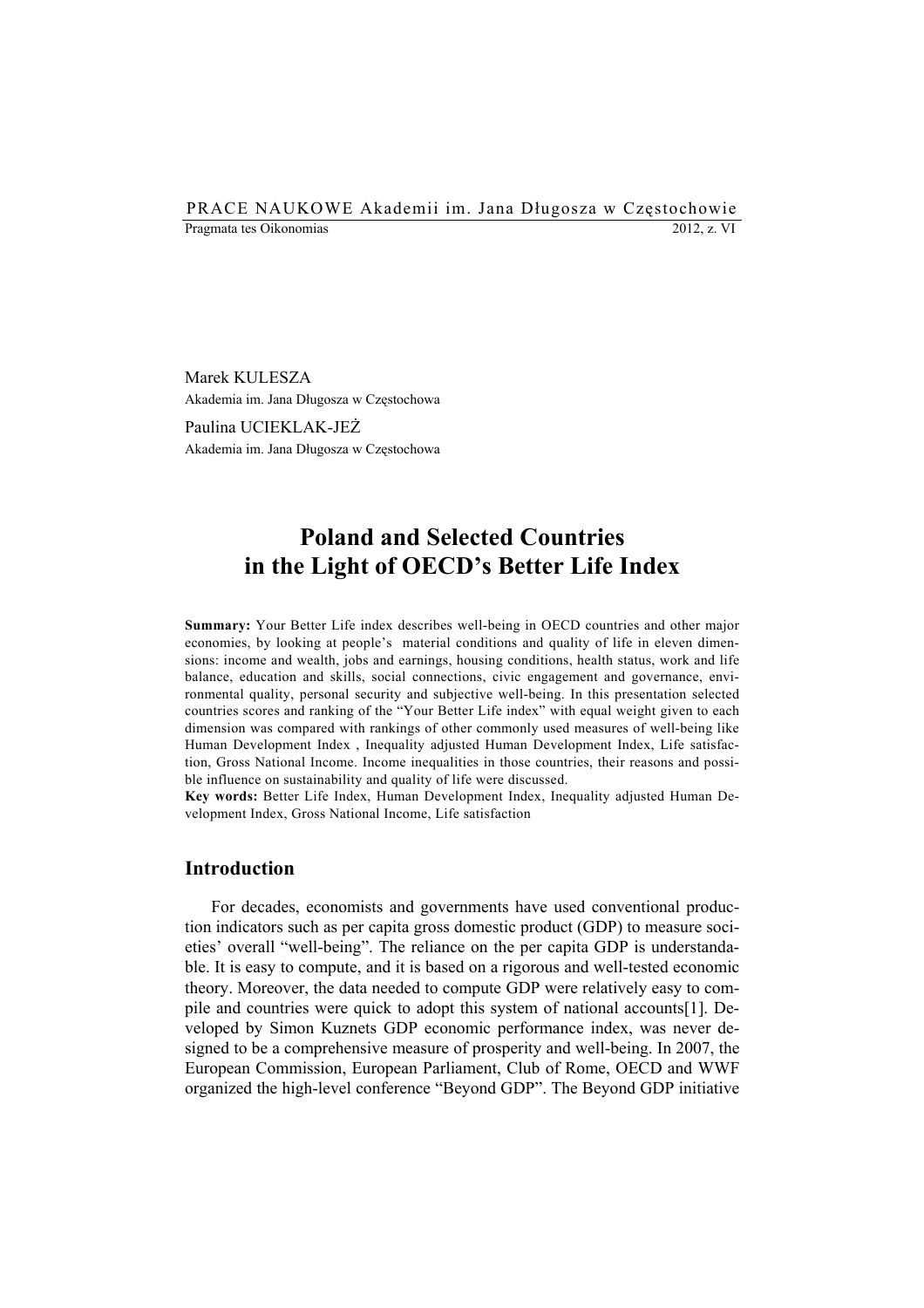is about developing indexes that are similar to GDP, but more inclusive of environmental and social aspects of progress. The  $21<sup>st</sup>$  century needs indexes to measure global threats such as climate change, depletion of resources, poverty, health and quality of life of societies. In February 2008, the President of the French Republic, Nicholas Sarkozy, established the Commission on the Measurement of Economic Performance and Social Progress chaired and coordinated by Joseph Stiglitz (President of the Commission), Amartya Sen (Advisor) and Jean-Paul Fitoussi (Coordinator). The Commission's aim has been to identify the limits of GDP as an index of economic performance and social progress, including the problems with its measurement; to consider what additional information might be required for the production of more relevant indexes of social progress; to assess the feasibility of alternative measurement tools, and to discuss how to present statistical information in an appropriate way. On September 14, 2009, the Commission published a report with about 30 recommendations on how to improve measures of economic performance, societal well-being and sustainability. According to the report, quality of life should be considered as a multidimensional problem. The Stiglitz Commission identified eight dimensions of well-being: material living standards (income, consumption and wealth); health, education, personal activities including work, political voice and governance, social connections and relationships, environment (present and future conditions), insecurity, of an economic as well as a physical nature [8]. These eight dimensions cover objective and subjective aspects of well-being to be taken into account. The SSFC report also stressed that all the dimensions covered by quality-of-life indexes should assess inequalities in a comprehensive way. Finally, it suggested that statistical offices should incorporate in their own surveys questions to capture people's life evaluations, hedonic experiences and priorities. In May 2011, the French Government and the OECD organized jointly an international conference "Two years after the Stiglitz-Sen-Fitoussi report: What wellbeing and sustainability measures?" on the occasion of the second anniversary of issuing the Report. During the conference OECD launched the Better Life Initiative, which promotes "Better Policies for Better Lives". This initiative consists of two parts: How's Life?, which is a report about well-being in 34 OECD countries and other major economies [5], and Your Better Life Index [6]. The aim of this study was to compare the rankings of selected countries according to BLI index with the rankings of those countries for HDI, IHDI, GNI and Life Satisfaction, and an analysis of the impact of income inequality on these indicators and rankings.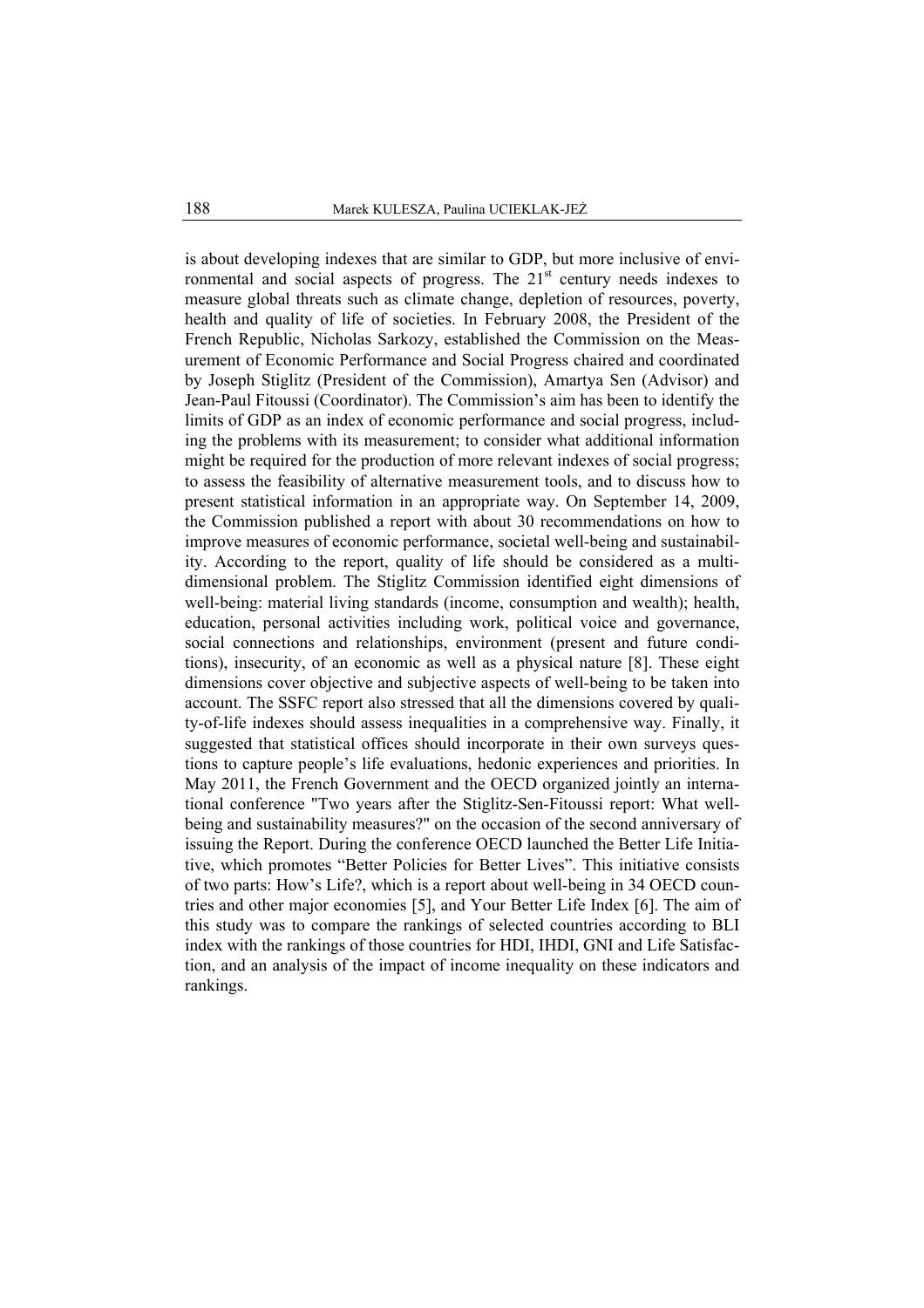#### **Construction of OECD Better Life Index**

Since well-being is a complex phenomenon and many of its determinants are strongly correlated with each other, assessing well-being requires a comprehensive framework that includes a large number of components and that, ideally allows gauging how their interrelations shape people's lives.

The OECD framework for measuring well-being and progress is based on the recommendation made in 2009 by the Commission on the Measurement of Economic Performance and Social Progress. This framework is built around three distinct domains: material conditions, quality of life and sustainability, each with their relevant dimension. In the material condition domain there are three dimensions (housing conditions, income and wealth, and jobs and earnings), in the well-being domain there are eight dimensions (health status, work and life balance, education and skills, social connections, civic engagement and governance, environmental quality, personal security and subjective well-being) [5]. Each topic is built on one to four specific indexes. Housing (rooms per person, dwelling with basic facilities, housing expenditure), Income (household net adjusted disposable income, household financial wealth), Jobs (employment rate, long-term unemployment rate, personal earnings, job security), Community (quality of support network), Education (educational attainment, student skills, years in education), Environment (air pollution, water quality), Civic Engagement (voter turnout, consultation on rule making), Health (Life expectancy, selfreported health), Life Satisfaction (life satisfaction), Safety (assault rate, homicide rate), Work Life Balance (employees working very long hours, time devoted to leisure and personal care) [6]. The indexes have been chosen on the basis of a number of statistical criteria such as relevance (face-validity, depth, policy relevance) and data quality (predictive validity, coverage, timeliness, crosscountry comparability etc. These indexes are good measures of the concepts of well-being, in particular in the context of a country comparative exercise. In the future other indexes will gradually be added to each topic.

For each index can also compare results for men and women, and see to what extent social and economic status affects results. Information on social inequalities is shown for selected indicators of the BLI in the topics and countries pages [6]. This information is shown by comparing the achievements of people with high socio-economic status with the achievements of people with low socio-economic status, through the social inequalities ratio. In some indexes, there is also the possibility to compare gender inequality. In the future, these indicators reflecting *current* material living conditions and quality of life will be complemented by indexes describing sustainability of well-being *over time* [6].

Your Better Life Index collects data from 34 member countries of the Organization for Economic Cooperation and Development, and from key partners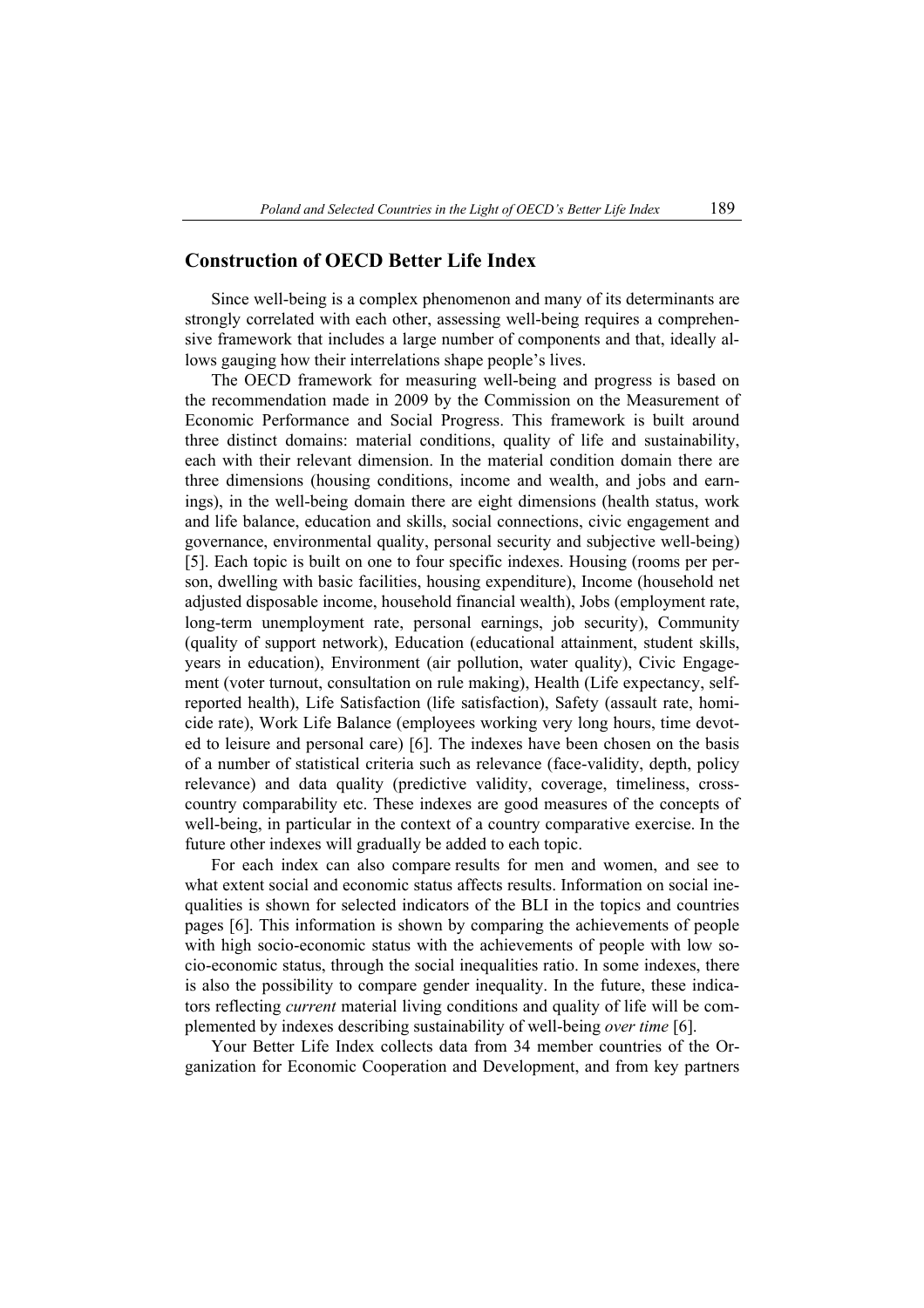of Organization: Brazil and Russia. In the future , the index will also collect data from: China, India, Indonesia and South Africa.

Well-being is a multidimensional concept that deserves a multidimensional measure. However, extracting a single story from a very complex picture can be challenging. The advantage of composite indices is that they can provide an easy-to-read overview of well-being patterns [5]. We can get a concise picture of overall well-being across countries constructing a composite indicator. The Index gathers many indicators, expressed on very different units. To compare and aggregate values expressed in different unities, the values have to be normalized. This normalization is done according to a standard formula. Within each domain of well-being, the indicators are normalized and averaged with equal weights [6]. Because the weights assigned to the various well-being dimensions vary across countries and people, the OECD has designed Your Better Life Index which is an interactive web-based tool that allows citizens to measure and compare well-being across countries according to the importance they give to the various dimensions of people's well-being [6].

#### **Rating countries according to various measures of quality of life**

Some of the English-speaking countries (USA,UK), a group of the Nordic countries (Sweden, Norway, Denmark, Finland), some of the previously socialist countries (Poland, Russia, Hungary, Estonia, Czech Republic, Slovak Republic, Slovenia) and Latin America countries (Mexico and Chile) were selected for analysis. Estimation of Better Life Index was possible for all these countries. Data on Life satisfaction [6], and their Human Development Index, Inequality Adjusted Human Development Index, income Gini coefficient and Gross National Income was also collected for them [3]. The scores of Your Better Life Index were obtained when the weights were set equally across the eleven dimensions of well-being. "Equality of dimensions" refers to equal weight given to each dimension (e.g. 1/11). The HDI serves as a frame of reference for both social and economic development. It is a summary measure for monitoring longterm progress in a country's average level of human development in three basic dimensions: a long and healthy life, access to knowledge and a decent standard of living. It sets a minimum and a maximum for each dimension, called goalposts, and shows where each country stands in relation to these goalposts, expressed as a value between 0 and 1 [1]. .HDI also classifies countries on: very high human development, high human development, medium human development and low human development. Inequitable development is not human development. For this reason Human Development Reports have focused extensively on deprivation and inequality. Countries that do well on the HDI tend to be more equitable. This result is consistent with the research that shows how re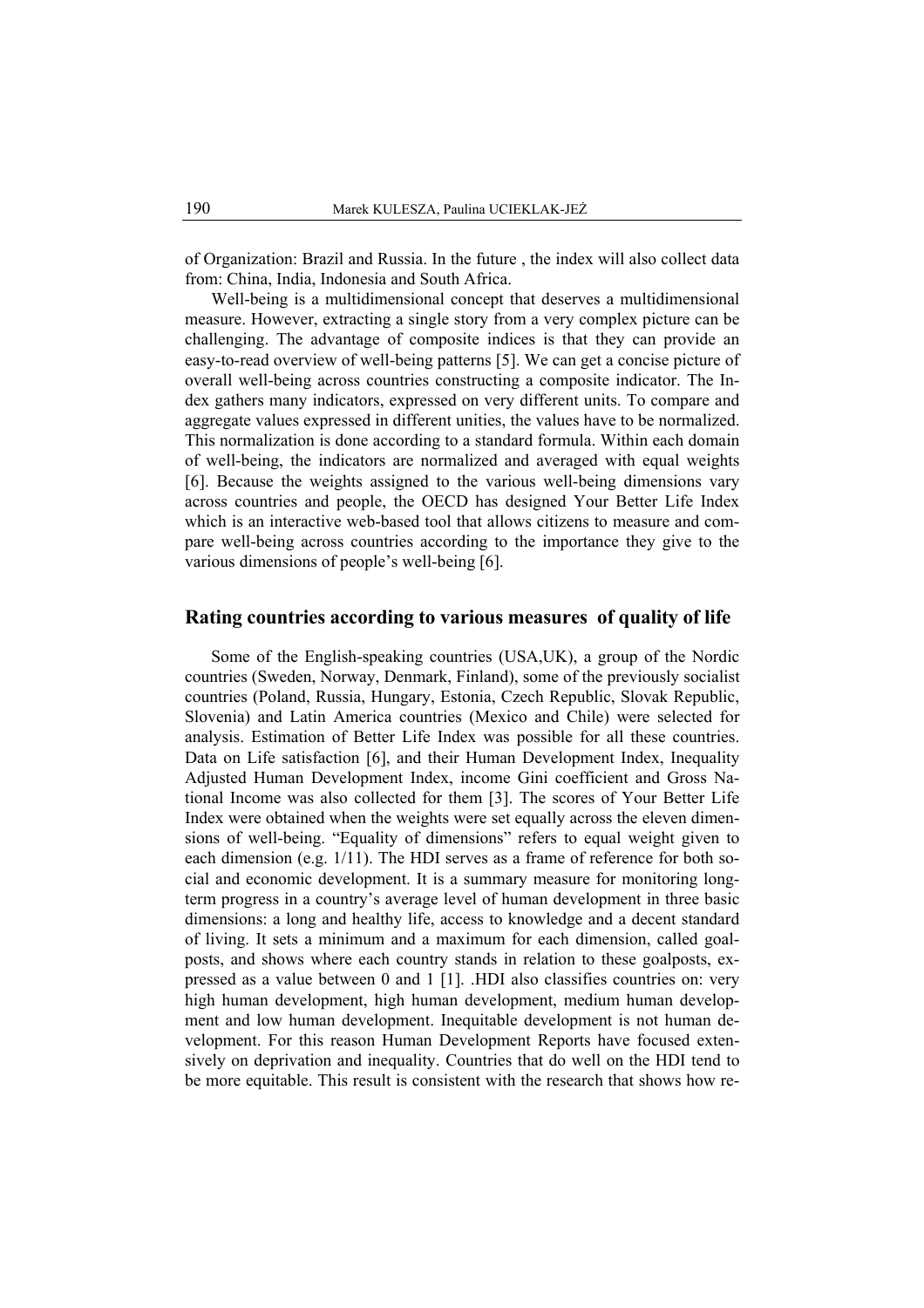ducing inequality – both in the population as a whole and across gender and other groups can improve overall outcomes in health and education, as well as economic growth [3]. Within countries rising income inequality is the norm: more countries have a higher Gini coefficient now than in the 1980s. The worsening is especially marked in previous socialists countries which still have relatively low Gini coefficient, because they started with low inequality. Transition has eroded employment guarantees and ended extensive state employment. While the privileged elite often attained higher material well-being the measured differences in income were narrow [3]. In Latin America and Caribbean historically high inequality has been linked to unequal distribution of land and education, higher returns to skilled workers, high fertility in poorer households and regressive public spending [3]. For most people around the world the largest components of income are wages and earnings. Income from capital, by contrast, is often highly concentrated among the wealthiest. The relative shares of labour and capital income are thus of interest in any discussion of inequality [3].

The inequality adjusted Human Development Index (IHDI), first time estimated in Human Development Report 2010, for 139 countries, captures the losses in human development due to inequality in health, education and income. Losses in the three dimensions vary across countries and tend to be largest in low HDI countries. The IHDI takes into account not only a country's average human development as measured by health, education and income indexes, but also how it is distributed. The IHDI accounts for inequalities in life expectancy, schooling and income by "discounting" each dimension's average value according to its level of inequality. The difference between the HDI and the IHDI measures the "loss" in potential human development due to inequality, but unfortunately, IHDI due to data and technical issues does not yet capture overlapping inequalities – whether the same people experience one or multiple deprivation [3]. The Gini coefficient is a standard measure of income inequality that ranges from zero (when everybody has identical income) to 1 (when all income goes to only one person). Research has identified three main components of subjective well-being. These are life satisfaction, positive affect and negative affect. These measures capture distinct elements of subjective experience and it is important to consider them all. Till now, your Better Life Index has only measured life satisfaction, which measures how people evaluate their life as a whole rather than their current feelings [6]. It captures a reflective assessment of life circumstances and conditions which are important for subjective well-being. Unfortunately, there is currently no well-established programme of official reporting on subjective well-being in OECD countries . The data are drawn from unofficial surveys, the Gallup World Poll [6]. These measures are collected in a comparable way across different countries, and are based on well tested questions. The level of satisfaction is measured by a scale of eleven points (from 0 to 10 points), where 0 denotes complete dissatisfaction, and 10 full satisfaction with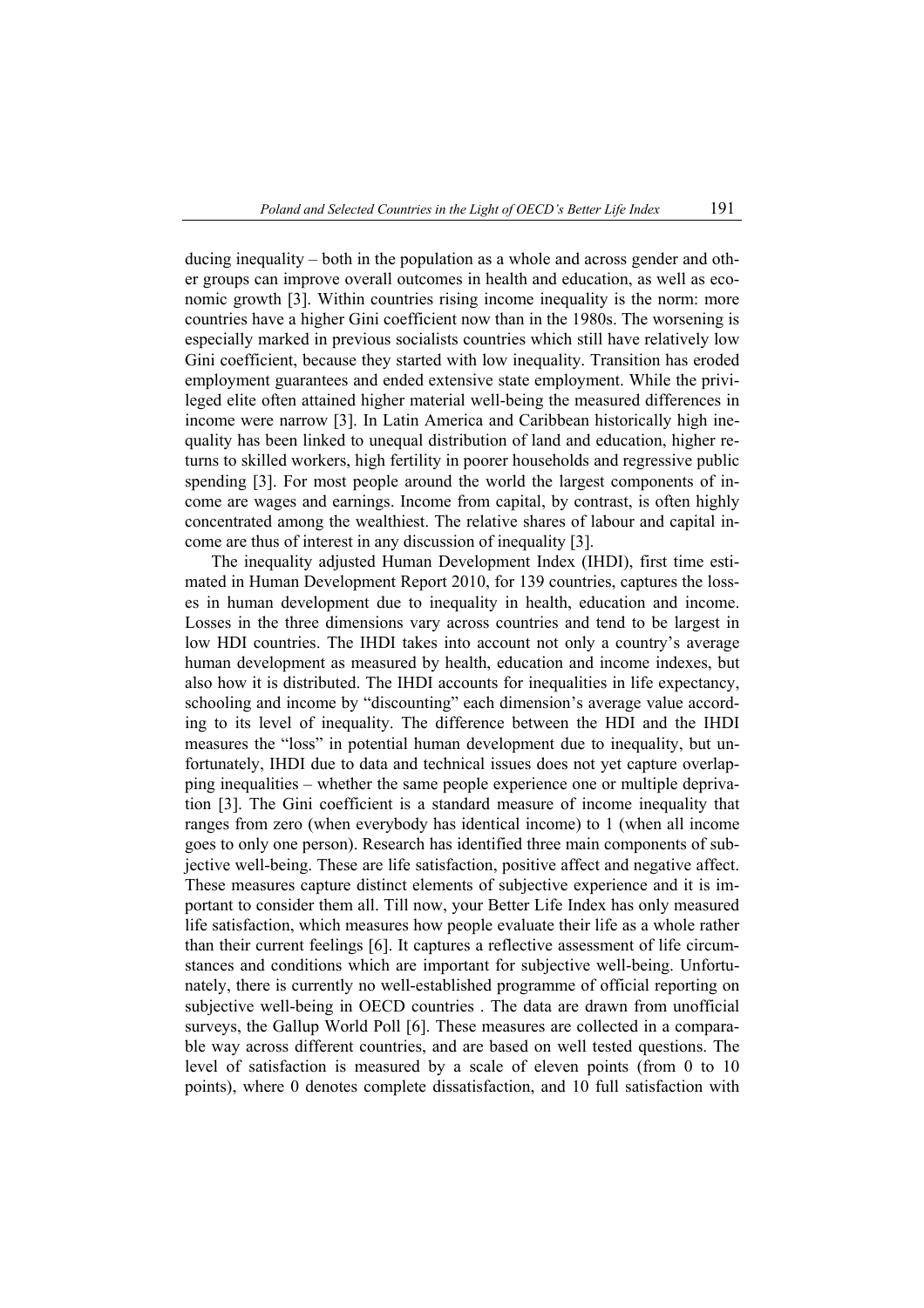one's own life. The sample size for the Gallup Poll is relatively small, and this places some restrictions on the conclusions that can be drown from these data [5]. Gross Domestic Product per capita is the indicator most commonly used to compare living standards across countries, gross national income is measure preferred by many analysts, GNI per capita is defined as GDP plus net receipts from abroad of wages and salaries and property income divided by population.

The values of BLI, HDI, IHDI, Life Satisfaction, income Gini coefficients, GNI per capita for selected countries were gathered (Table 1) and analyzed.

| Country    | <b>Better Life</b><br><b>Index</b><br>(2010) |                | HDI<br>(2010) |                | <b>THDI</b><br>(2010) |                | <b>Income Gini</b><br>coefficient<br>(2010) |                | Life satis-<br>faction<br>(2010) |                | GNI per capi-<br>taPPP(2008\$)<br>(2010) |                |
|------------|----------------------------------------------|----------------|---------------|----------------|-----------------------|----------------|---------------------------------------------|----------------|----------------------------------|----------------|------------------------------------------|----------------|
|            | score                                        | rank           | score         | rank           | score                 | rank           | score                                       | rank           | score                            | rank           | score                                    | rank           |
| Sweden     | 0.78                                         | 3              | 0.885         | 3              | 0.824                 | $\overline{2}$ | 25.0                                        | $\overline{2}$ | 7.5                              | 3              | 36 936                                   | 3              |
| Norway     | 0.79                                         | 1              | 0.938         | 1              | 0.876                 | 1              | 25.8                                        | 3              | 7.6                              | $\overline{c}$ | 58 810                                   | 1              |
| Denmark    | 0.78                                         | 4              | 0.866         | 5              | 0.810                 | 3              | 24.7                                        | 1              | 7.8                              | 1              | 36 404                                   | 4              |
| Finland    | 0.75                                         | 5              | 0.871         | $\overline{4}$ | 0.806                 | $\overline{4}$ | 26.9                                        | 4              | 7.4                              | 4              | 33 872                                   | 6              |
| <b>USA</b> | 0.78                                         | $\overline{2}$ | 0.902         | $\overline{2}$ | 0.799                 | 5              | 40.8                                        | 12             | 7.2                              | 5              | 47094                                    | $\overline{2}$ |
| UK         | 0.74                                         | 6              | 0.849         | 6              | 0.766                 | 8              | 36.0                                        | 11             | 7.0                              | 6              | 35 087                                   | 5              |
| Czech R.   | 0.60                                         | 8              | 0.841         | 7              | 0.790                 | 6              | 25.8                                        | 4              | 6.2                              | 9              | 22 678                                   | 8              |
| Slovenia   | 0.63                                         | 7              | 0.828         | 8              | 0.771                 | $\overline{7}$ | 31.2                                        | 8              | 6.1                              | 10             | 25 857                                   | $\overline{7}$ |
| Poland     | 0.53                                         | 10             | 0.795         | 12             | 0.709                 | 12             | 34.9                                        | 9              | 5.8                              | 12             | 17803                                    | 10             |
| Slovakia   | 0.54                                         | 9              | 0.818         | 9              | 0.764                 | 9              | 25.8                                        | 5              | 6.1                              | 11             | 21 658                                   | 9              |
| Hungary    | 0.50                                         | 11             | 0.805         | 11             | 0.736                 | 10             | 30.0                                        | 7              | 4.7                              | 15             | 17472                                    | 11             |
| Estonia    | 0.47                                         | 12             | 0.812         | 10             | 0.733                 | 11             | 36.0                                        | 10             | 5.1                              | 14             | 17 168                                   | 12             |
| Chile      | 0.44                                         | 14             | 0.783         | 13             | 0.634                 | 14             | 52.0                                        | 15             | 6.6                              | 8              | 13 561                                   | 15             |
| Mexico     | 0.36                                         | 15             | 0.750         | 14             | 0.593                 | 15             | 51.6                                        | 14             | 6.8                              | 7              | 13 971                                   | 14             |
| Russia     | 0.45                                         | 13             | 0.719         | 15             | 0.636                 | 13             | 43.7                                        | 13             | 5.3                              | 13             | 15 258                                   | 13             |

**Table 1.** Scores of quality of life indices: Better Life Index, HDI, IHDI , Life Satisfaction, GNI per capita and income Gini coefficient for selected countries.

Note: BLI own estimation on BLI data, http://www.oecdbetterlifeindex.org, The Life satisfaction from,http://www.oecdbetterlifeindex.org/topics/life-satisfaction/., Data on: HDI, IHDI, Income Gini coefficient, GNI (Human Development Report, 2010)

#### **Discussion**

The highest scores of BLI were observed for the Nordic countries, USA and UK, similar as in other rankings. In BLI, HDI, GNI per capita rankings USA is in the second position, because of high income inequality the USA is on the fifth place in IHDI ranking and also Life Satisfaction ranking. The highest value of Life Satisfaction is reported by the Norwegians, the lowest by the Hungarians. In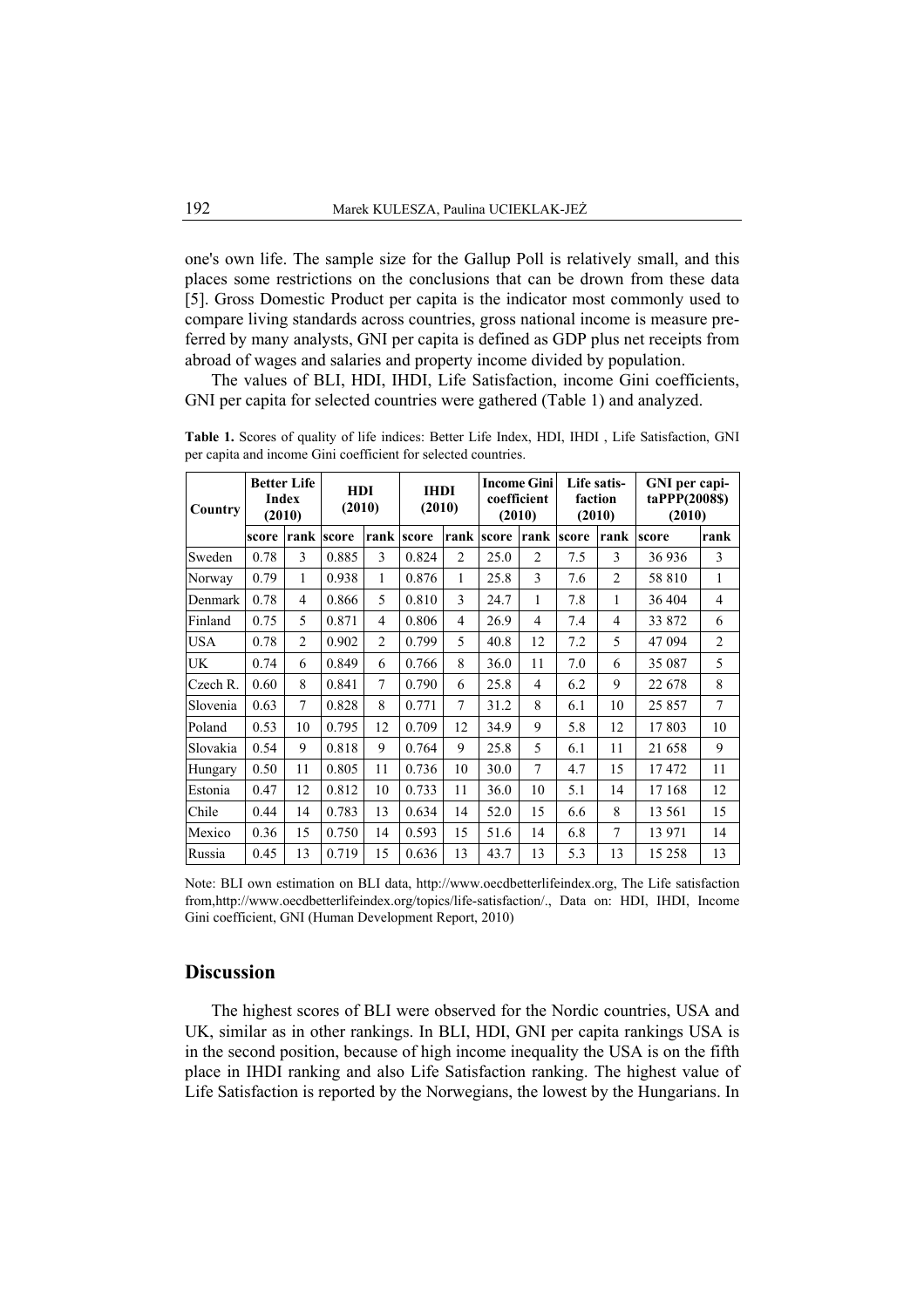the ranking by HDI index, Sweden, Norway, USA, UK, Slovakia, Hungary are in the same places as ranked by rate BLI, for other countries shifts are in the boundary one or two places. When comparing the ranking of countries according to the HDI and the IHDI indicators for most countries, except Norway, Finland, Poland and Slovakia are popular choice for a single shift of two places in the ranking. Only in the case of the United States the offset is from 2 to 5. Places stated in rankings of BLI and GNI per capita, are almost identical with the exception of Finland, which shifted from the  $5<sup>th</sup>$  position in BLI, and moved to  $6<sup>th</sup>$ place in the ranking of GNI per capita, and the UK, which shifted from the  $6<sup>th</sup>$ place in BLI to the  $5<sup>th</sup>$  position in the GNI per capita ranking, and Chile, which shifted from position  $14$  in BLI to the  $15<sup>th</sup>$  place in GNI per capita, and Mexico, which shifted from the  $15<sup>th</sup>$  place in BLI to the  $14<sup>th</sup>$  position in the GNI per capita ranking. It is noteworthy that such a sophisticated measure of quality of life as BLI gives almost the same place to a country in the ranking as in the GNI per capita ranking. The Gini income coefficient achieves highest values for countries in which America's "free market" policies have come to dominate (USA, UK, Chile, Russia, Estonia, Poland, Hungary). In some of them the shock doctrine was applied. [4]. Using the public's disorientation following massive collective shocks like: wars, terrorist attacks, natural disaster or economic crisis – neoliberal changes were performed e.g. Pinochet's coup in Chile in 1973, in the UK during the Falklands War in 1982, the collapse of the Soviet Union in 1991, collapse of communism in Poland 1989). Neoliberal Chicago School of Economics emphasizes non-intervention from government and generally rejects regulation in markets as inefficient with the exception of central bank regulation of the money supply. Among the negative effects of these policies are economic and social inequalities. Economic inequality has reached extreme proportions in many countries. But the problem is far worse than we have understood until now. This is because all studies exploring economic inequality have systematically underestimated the wealth and income enjoyed by the world's wealthiest individuals. In the report issued by Tax Justice Network, "The Price of Offshore Revisited" James Henry, former Mc Kinsey & Co Chief Economist estimated that at least \$21 trillion of unreported private financial wealth was owned by high net worth individuals (HNWIs) via tax havens at the end of 2010 [2]. Accompanying this research is another study by TJN, entitled "Inequality: You Don't Know the Half of it", which demonstrates that, all studies of economic inequality to date have failed to account properly for this missing wealth. So income inequality is far worse than we think [7]. In 2009 epidemiologists Richard G. Wilkinson and Kate Picket published a book "The spirit level: why more equal societies almost always do better" in this book they presented data for 23 of the world richest countries and for individual US states, demonstrating a relationship between income inequality and all sorts of social illnesses, including greater crime rate, mental illness, illegal drug use, obesity, teenage birth rate.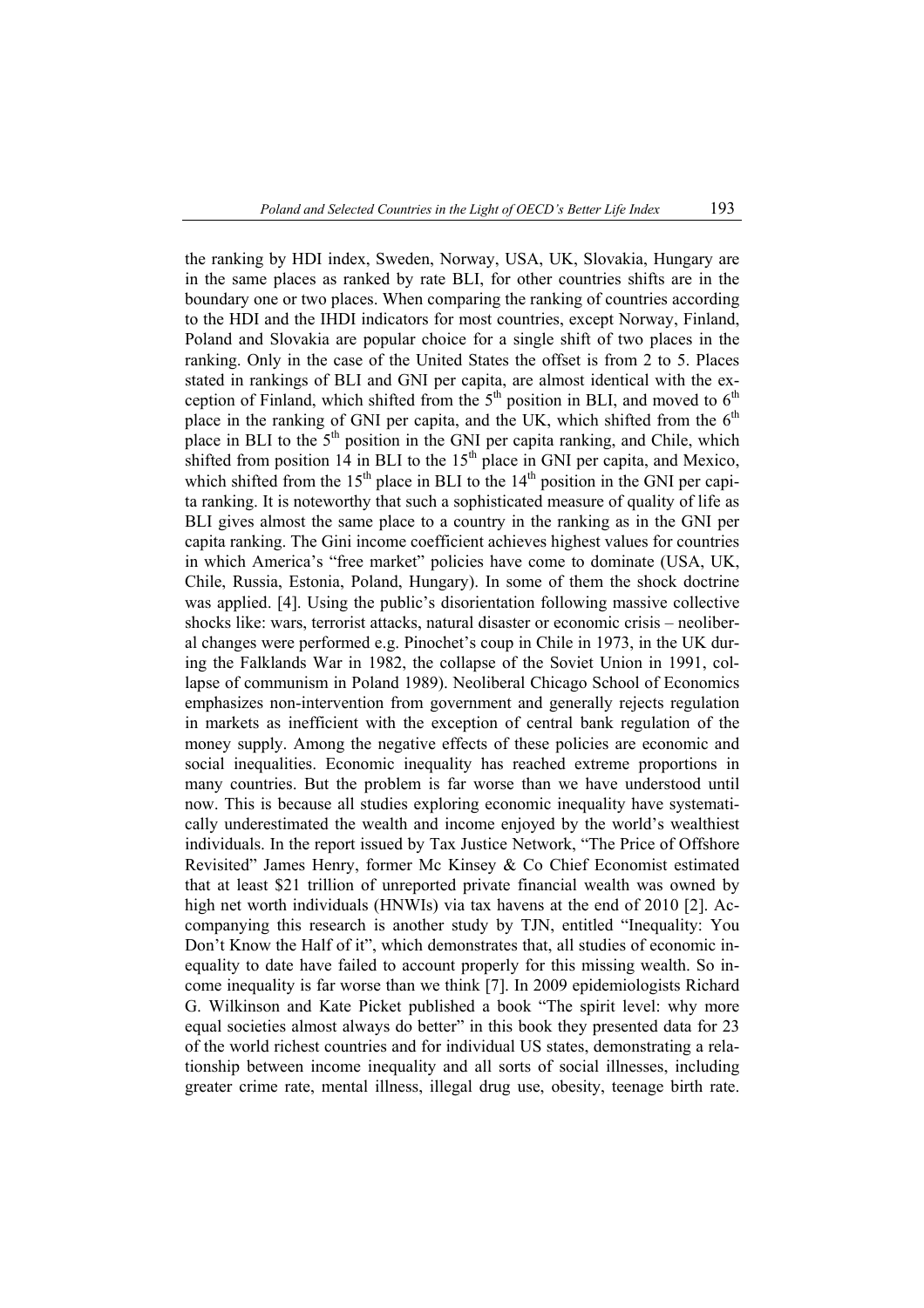Greater income inequality was also associated with lower levels of trust and societal cohesion. Their conclusion was, that the societies that do best for their citizens are those with the narrowest income differentials-such as Japan and the Nordic countries. The most unequal – the United States, the United Kingdom and Portugal-do worst [10]. It seems that the improvement of the quality of life depends more on reducing disparities in income, than on economic growth. Inequality increases status competition, which results in increased consumption. Consumerism is the biggest threat to sustainability. Greater equality strengthens the sustainability of social life, public spiritedness and trust. People are starting to care more about the environment. The data show that a more equal society, recycle more of their waste, have a smaller footprint, use less water, eat less meat and produce less waste [9]. Greater than officially reported statistics of income inequality, according to the findings of Wilkinson, will cause more and more health and social problems in the richest countries. It seems, therefore that the increase in quality of life and sustainable development in those countries, will be possible only when the current income inequality will be reduced.

#### **Literature**

- [1] *Beyond GDP, Measuring Progress, true wealth, and the well-beings of nations*, Office for Official Publications of the European Communities, Luxemburg 2009.
- [2] Henry J.S., *The price of offshore revisited*, Tax Justice Network 2012, http://www.taxjustice.net/cms/upload/pdf/Price of Offshore Revisited 120 722.pdf (accessed 01.09.2012).
- [3] Human Development Report 2010, United Nations Development Programme, New York 2010, http://hdr.undp.org/en/media/HDR\_2010\_EN\_ Complete reprint.pdf (accessed 01.07.2012).
- [4] Klein N., *Doktryna szoku*, Warszawskie Wydawnictwo Literackie MUZA SA, Warszawa 2011.
- [5] OECD, *How is Life?: Measuring well-being*, OECD Publishing 2011, http://www.keepeek.com/Digital-Asset-Management/oecd/economics/hows-life\_9789264121164-en (accessed 02.07.2012).
- [6] OECD Your Better Life Index, http://www.oecdbetterlifeindex.org/about/ better-life-initiative/ (accessed 02.07.2012).
- [7] Shaxson N., Chrstensen J., Mathiason N., *Inequality: You Don't Know the Half of It,* Tax Justice Network2012, http://www.taxjustice.net/cms/upload/ pdf/Inequality 120722 You dont know the half of it.pdf (accessed 01.09.2012).
- [8] Stiglitz J.E, Sen A., Fitoussi J.P, Report by the Commission on the Measurement of Economic Performance and Social Progress 2009,